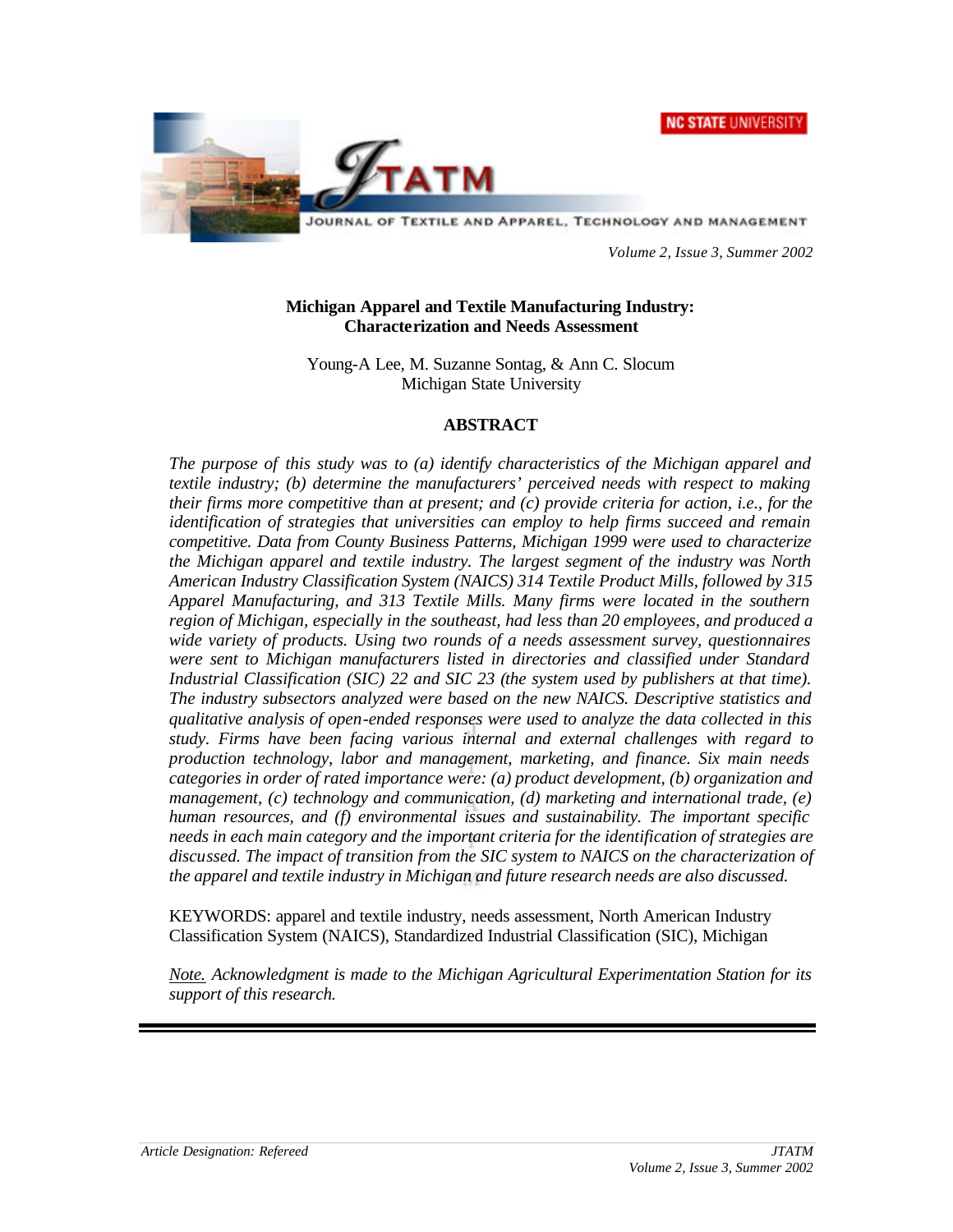#### **Introduction**

Industry, government, and academic institutions have formed cooperative partnerships to develop and implement broad-based strategies to increase the competitive strength of the apparel and textile manufacturing industry (The AMTEX Partnership, 1997b). One strategy is to link the entire textile manufacturing and supply chain together by using contemporary electronic communications technologies to connect fiber, yarn, fabric, and other apparel and textile product manufacturers with each other as well as with markets around the world. One industry–government–academic consortium has built an electronic marketplace that virtually makes U. S. products available world-wide in global markets (The AMTEX Partnership, 1997a). *SourcingMall.com*, one product of the AMTEX partnership, provides firms globally with access to apparel, fabric and other textile products, equipment, findings, and other useful services of the U.S. integrated textile complex (http://www.sourcingmall.com). Initial efforts of the National Sourcing Database have focused on bringing in manufacturers primarily from the southern United States (The AMTEX Partnership, J 1997b).

While Michigan is not a major textile fiber Ŧ producer, the state does have a significant number of apparel, textile, and other softgoods design and production firms. T According to the *County Business Patterns, Michigan 1997*, there were 342 apparel and M 55 textile manufacturers located in 23 counties (Bureau of the Census, 1999). During the same year, 18,579 people were employed in firms within the single Standard Industrial Classification (SIC) code 23 covering the diverse category of Apparel and Other Textile Products. Firms in the Textile Mill Products sector (SIC 22) employed 1,108 people (Bureau of the Census, 1999).

In order to remain competitive in both the

U.S. and world economies, the Michigan apparel and textile industry, as well as the industry in other states of the country, could position itself within the larger apparel and textile design and manufacturing complex to take advantage of national and global markets. At the same time, there could also be opportunities to strengthen networks within the Michigan industry if common needs could be identified. However, there may not be an adequate support system to aid Michigan apparel and textile manufacturers in sourcing domestic apparel and textile products and product intermediates.

#### Objectives of the Study and Research **Questions**

The objectives of this study were to: (1) identify characteristics of the Michigan apparel and textile industry using the North American Industry Classification System (NAICS) 313 (Textile Mills), 314 (Textile Product Mills), and 315 (Apparel Manufacturing) in terms of number of establishments, size and location of firms, and annual payroll, (2) determine the Michigan apparel and textile manufacturers' perceived needs with respect to making their firms more viable or competitive than at present, and (3) provide criteria for action, i.e., for the identification of strategies that universities can employ to help firms succeed and remain competitive.

Based on the objectives of the study, the following research questions included: (a) What are the characteristics of the Michigan apparel and textile industry classified by NAICS 313, 314, and 315? (b) What are the visions for the future of owners/managers in the Michigan apparel and textile industry? (c) What are major internal/external challenges that Michigan firms face? (d) What are the broad categories of needs identified by the Michigan apparel and textile industry? For each broad category, what specific needs are important to the Michigan apparel and textile industry? (e) What are the kinds of electronic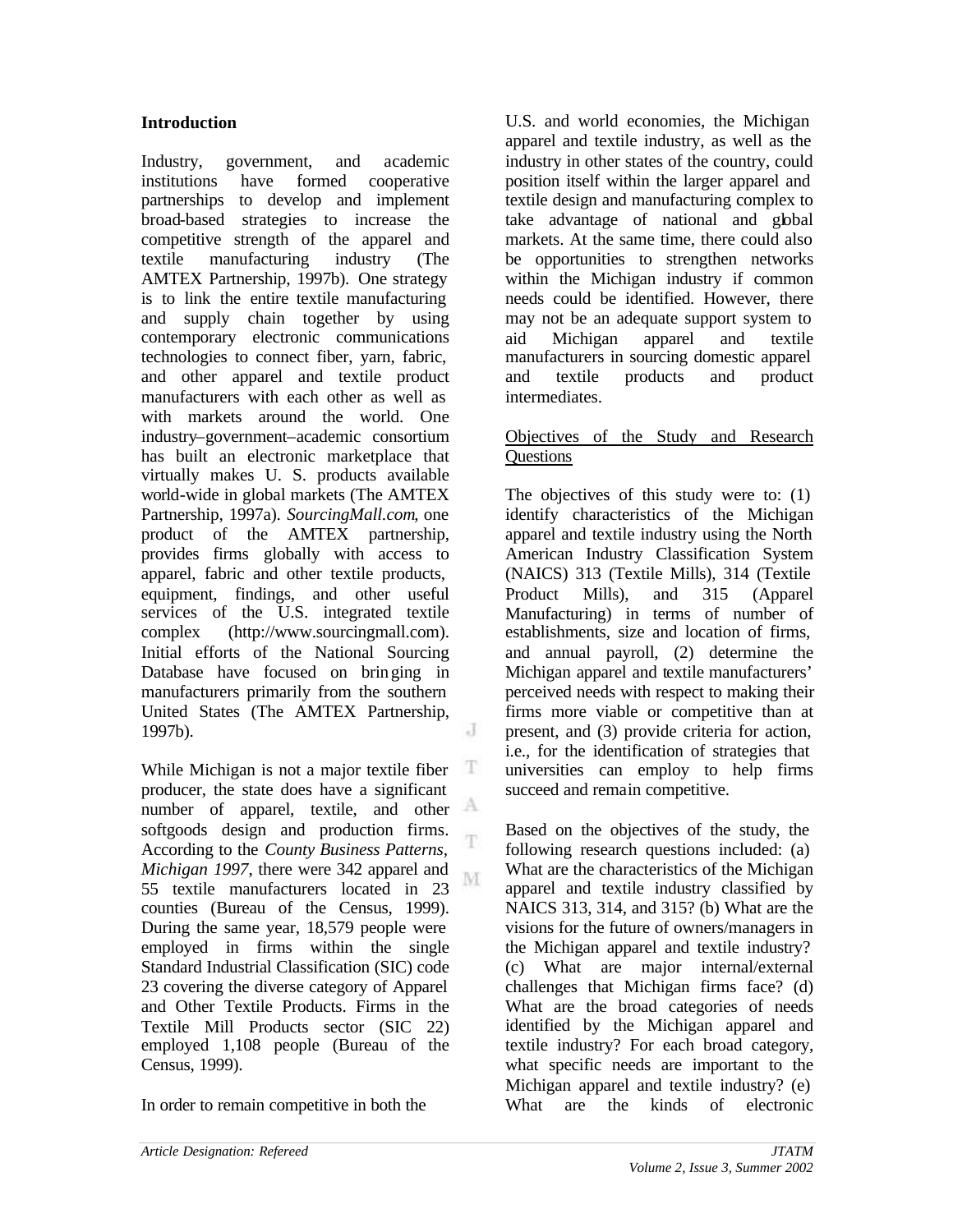technologies used? (f) What resources does the industry system rely upon to meet needs? and (g) What university linkages may be helpful to the Michigan apparel and textile industry?

### Industry Classification

The NAICS replaced the SIC system in 1997 and is used by North American Free Trade Agreement (NAFTA) partners (Office of Management and Budget, 1998). This study shows a comparison from SIC 22 Textile Product Mills and SIC 23 Apparel and Other Textile Products to NAICS codes. Applicable subsectors of the apparel and textile industry, within NAICS sector 31-33 Manufacturing, are (a) NAICS 313 Textile Mills, (b) NAICS 314 Textile Product Mills, and (c) NAICS 315 Apparel Manufacturing.

## **Review of the Literature**

By 1973, the U.S. apparel and textile Ŧ industry reached its peak after several decades of positive productive growth. Since 1973, the industry has experienced stable or declining production (Dickerson, 1999). In Ŧ recent years, there has been considerable debate on how to assist U.S. apparel and M textile manufacturers, but few studies were found that focus specifically on the needs of the small firm which represents the majority in this sector.

McDowell and Hester (1986) of Cornell University conducted a study of New York State's small apparel and textile manufacturers to determine information and assistance needs, which might be provided through university extension networks. Of the 850 firms selected for the sample, 89 manufacturers responded. The researchers attributed the low response rate to the high concentration of non-response in New York City, the center of the fashion industry. The most important sources of information for the 89 firms from upstate New York who responded to the survey came from trade journals, followed by trade shows and associations. When manufacturers were

asked what types of information or assistance they believed they needed, marketing was identified as the major need by participating firms; other needs related to technology, labor, and trade. In addition, these researchers found that manufacturers considered existing assistance programs to be too broad and too time consuming. The authors suggested developing, under the aegis of the Cooperative Extension Service, newsletters and a telephone hotline system to provide information and assistance to narrowly defined industry segments.

According to Anderson, Warfield, and Barry (1987) of Auburn University, a cooperative approach was necessary to bring the textile, apparel, and retailing sectors together to work for the common good; that is, the welfare of the family. The Auburn University Apparel Sourcing Fair was set for February 1986 to assist the Auburn textile and apparel industry. To be successful, the fair needed the cooperation of a large number of people from all over the state, thus the development of the Auburn Model. The industry was chosen because of concerns about unemployment resulting from plant closings. The intent of the fair was to provide a link between retail buying offices, apparel manufacturers, apparel contractors and textile manufacturers. The two-day event attracted 250 people and allowed retail representatives to explain what was necessary in order to do business with them, and for manufacturers to exhibit products. As a result of the event, a mutual working relationship developed between the university and the apparel and textile industry.

The *Iowa Textile and Apparel Industry Directory* illustrates a different approach to providing information (Textiles and Clothing Department & Iowa Textile & Apparel Association, 1994). The directory was based on the Standard Industrial Classification system. Faculty in Iowa State University Extension (1996) also prepared the *Iowa Textile and Apparel Industry News*  to facilitate communication.

 $\overline{a}$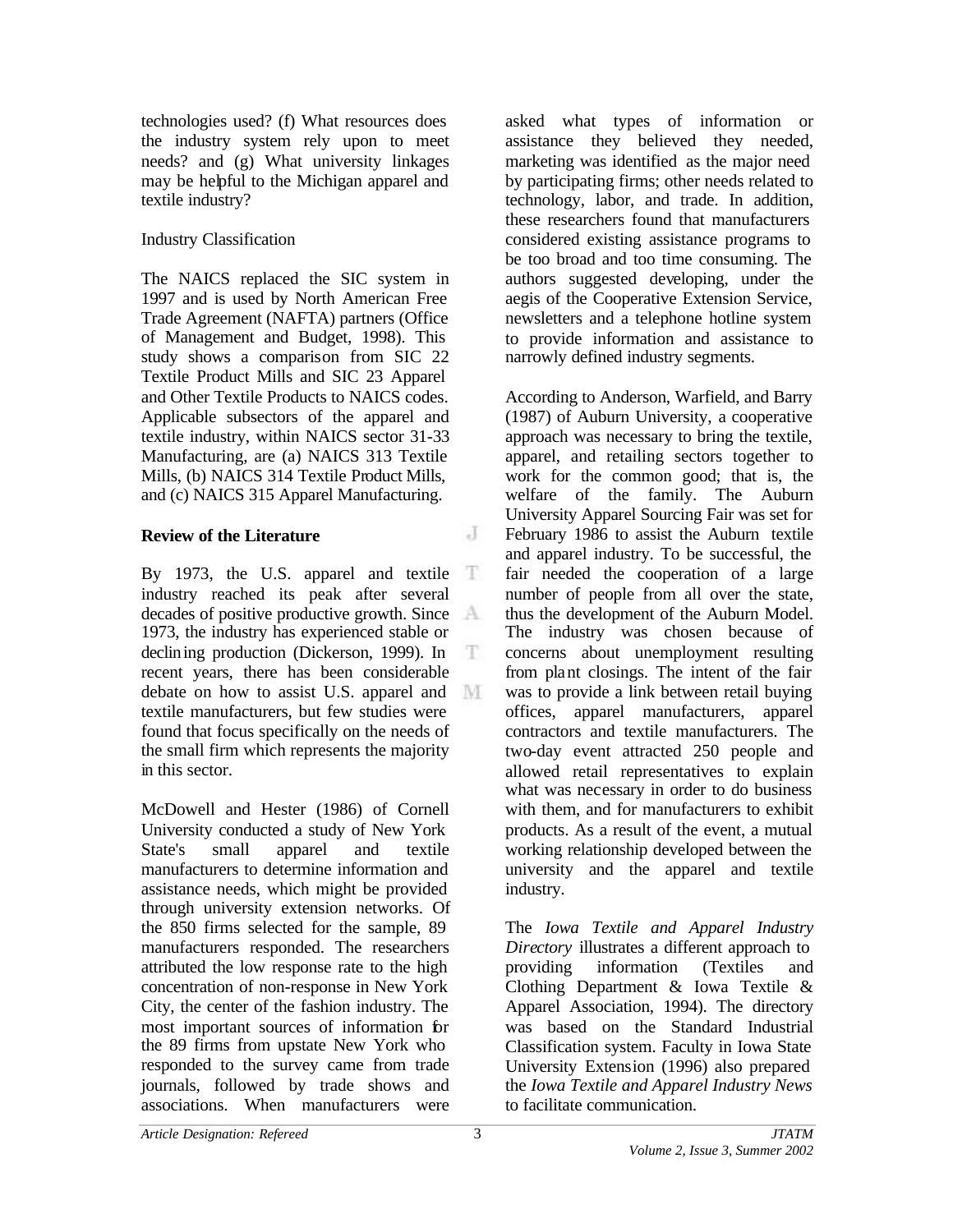Concerned about the worsening rural economy in Missouri, Dickerson, Dalecki, and Meyer (1991) studied apparel manufacturers in the state, because apparel manufacturing was often the only industry offering off-farm employment in rural communities. A needs assessment survey was mailed to all of the state's apparel manufacturers who employed more than five people. Seventy percent of the apparel manufacturers responded to a survey designed to assess their perceived needs in making their firms more viable and competitive and to analyze how the university might be of assistance to such firms. When manufacturers were asked to rank the three most important areas that they believed their companies should focus on in order to improve their competitiveness, marketing was identified as the first priority, followed by increased productivity and government policy. The authors noted that  $\overline{d}$ while productivity involves many aspects of a company's operation, technology was T often seen as the primary means of increasing productivity. In follow-up activities, university personnel formed a steering committee of apparel manufacturers. M

One exploratory study in the late 1960s was conducted to determine the status of the Michigan apparel industry as to structure and organization, types of apparel produced, and marketing facilities, as well as to identify factors affecting its development (Mason, 1968). Although Mason's study was conducted to assess perceived needs, limited recent work has been done.

#### **Research Design**

To present a current picture of the characteristics of the apparel and textile industry in Michigan, the *County Business Patterns, Michigan 1999* was used (Bureau of the Census, 2001) in conjunction with data from survey participants. The needs assessment survey method, employing a modified Delphi technique, was used to analyze the current situation for apparel and

textile manufacturers in Michigan, to identify their perceived needs, and to recommend criteria for action, i.e., for identification of possible university strategies for addressing the specific needs. Methodological Model

This study used the Needs Assessment (NA) Model identified by Altschuld and Witkin (2000) to ana lyze the current situation for apparel and textile manufacturers in the state and to consider appropriate responses to their expressed needs. This model consists of three phases: Phase 1–Preassessment, Phase 2–Assessment, and Phase 3– Postassessment.

This study reported here is limited to Phase 1–Preassessment and Phase 2–Assessment. Each phase requires decision making that affects the conduct of subsequent phases. Phase 1–Preassessment – included: University Committee on Research Involving Human Subjects (UCRIHS) approval, selection of population, impacts and consequences of the transition from SIC system to NAICS, focus group interviews, first instrument design, pretest and instrument revision, and outcome activities that serve as input for Phase 2 (assessment). Phase 2–Assessment – included two rounds of survey administration using a modified Delphi technique. The first round included a mailed survey, follow-up activities and calculation of adjusted response rate. The second round included a mailed survey using a short questionnaire, follow-up activities and calculation of adjusted response rate. One of the follow-up activities was the analysis of the *County Business Patterns, Michigan 1999* (Bureau of Census, 2001). Then, criteria for action, i.e., for identification of response strategies, were identified.

#### Preassessment

#### Selection of Population

The target population of this study was the population of Michigan apparel and textile manufacturers listed in the *D & B Regional*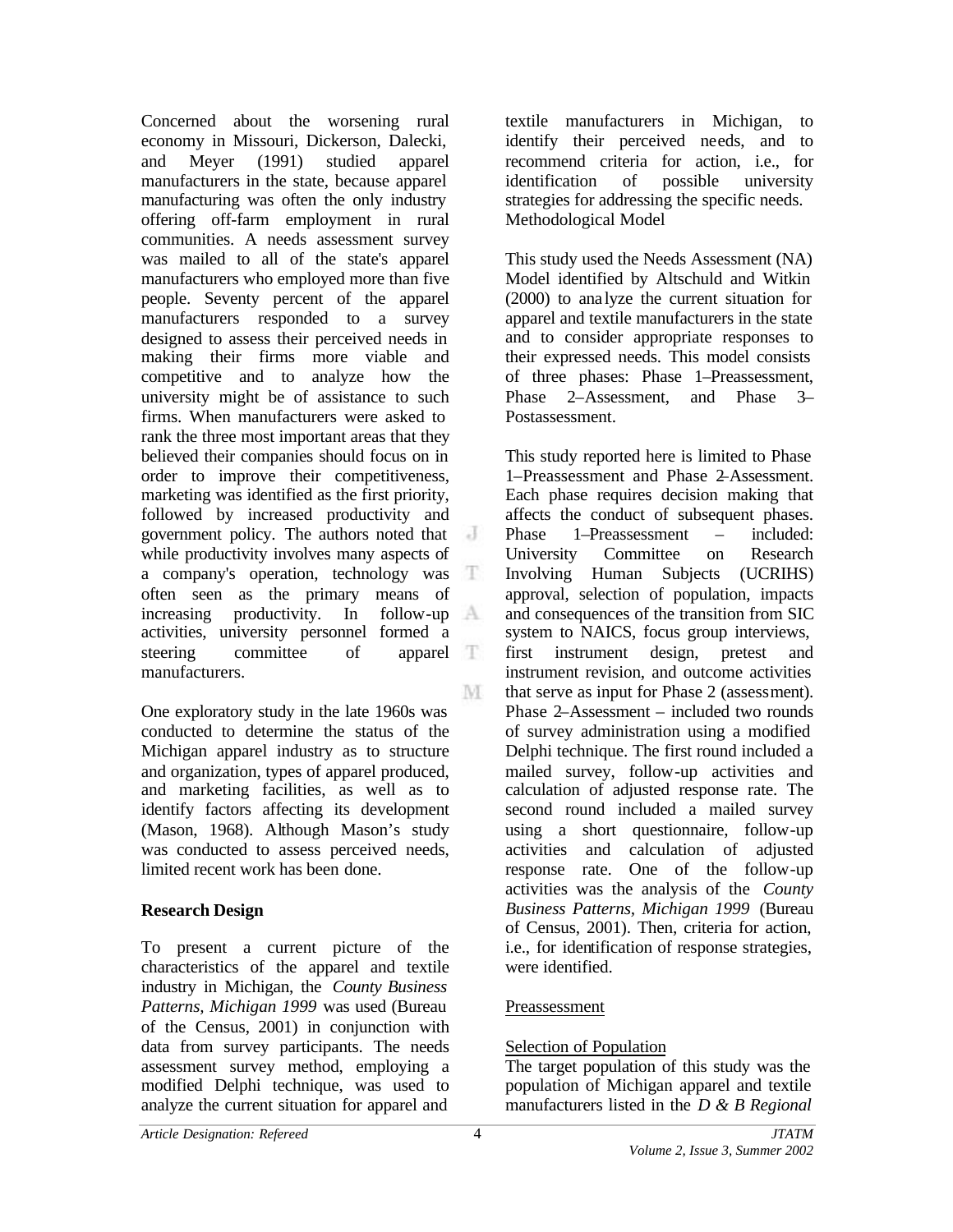*Business Directory* (1998) and *Michigan Manufacturers Directory* (1998) classified by SIC 22 Textile Mill Products and 23 Apparel and Other Textile Products. These directories did not list manufacturers by NAICS codes at that time.

#### SIC System to NAICS Transition: Impacts and Consequences

To follow the current industry trend, this study used the new industry classification system, NAICS, even though the initially obtained population was collected from the directories based on the SIC system. When we examined 1997 census data from two sources, the *1997 Economic Census* and the *County Business Patterns, Michigan 1997*, the number of establishments was similar, but number of employees was very different between these two industry classification systems. The *1997 Economic Census* showed that the number of employees for Michigan was 4,634 for NAICS 313, 314, and 315. The comparable number of T employees by SIC 22 and 23 was 19,687 (Bureau of the Census, 2000). To understand this discrepancy, the first author personally communicated with Karen Harshbarger, a survey statistician in the Textiles and Apparel Section of the Manufacturing and Construction Division within the Bureau of the Census regarding the SIC system to NAICS transition.

According to Harshbarger (personal communication, July 11, 2001), the incoming industries under NAICS 314 and 315 were custom curtains (previously SIC 5714) and custom tailoring and dressmaking (previously SIC 5699), respectively. These industries increased the number of establishments, but have low employment. The outgoing industries under NAICS were automobile trimmings (now NAICS 336360, formerly SIC 2396) and screen printing of apparel and textile products (now NAICS 323113, formerly SIC 2396) which have large employment. It is important to note, however, that production and printing of *fabric* (as distinct from *fabric articles or products*) remains in NAICS 313 (Office of

Management and Budget, 1998). Since Michigan is the center for U.S. automotive manufacturing including seating and interior trims, this change in industry classification systems had a major impact on the size of the Michigan apparel and textile manufacturing industry based on number of employees. Other states may find similar impacts.

#### **Assessment**

#### Data Collection – First Round

During March 2000 the questionnaire was sent to the entire population of Michigan's apparel and textile manufacturers (SIC 22 and 23) after the pretest. After subtracting out the firms for which an incorrect address was given, those that were returned as undeliverable by the U.S. Postal Service, those no longer in business, and those who indicated their firms were not related to apparel and textile manufacturing under NAICS 313, 314, and 315, the number of firms was finally narrowed down to 257. Of that number, 22 firms returned the questionnaire. The adjusted response rate was 8.6 percent.

A first round questionnaire contained questions related to participant and firm characteristics, current situation, needs and resources, and university linkages. Specially, the first round included the opportunity for an open-ended response to eleven needs categories which were technology, developing codes of conduct for labor practices, marketing, organization and management, human resources, occupational safety and health, international trade, recycling or reusing wastes, environmental regulations, networking, and electronic communication.

A second round Delphi questionnaire was constructed based on the needs content of the first round survey and the two focus group interviews. The focus group interviews were conducted with selected manufacturers of the Michigan apparel and textile industry for providing the input to

5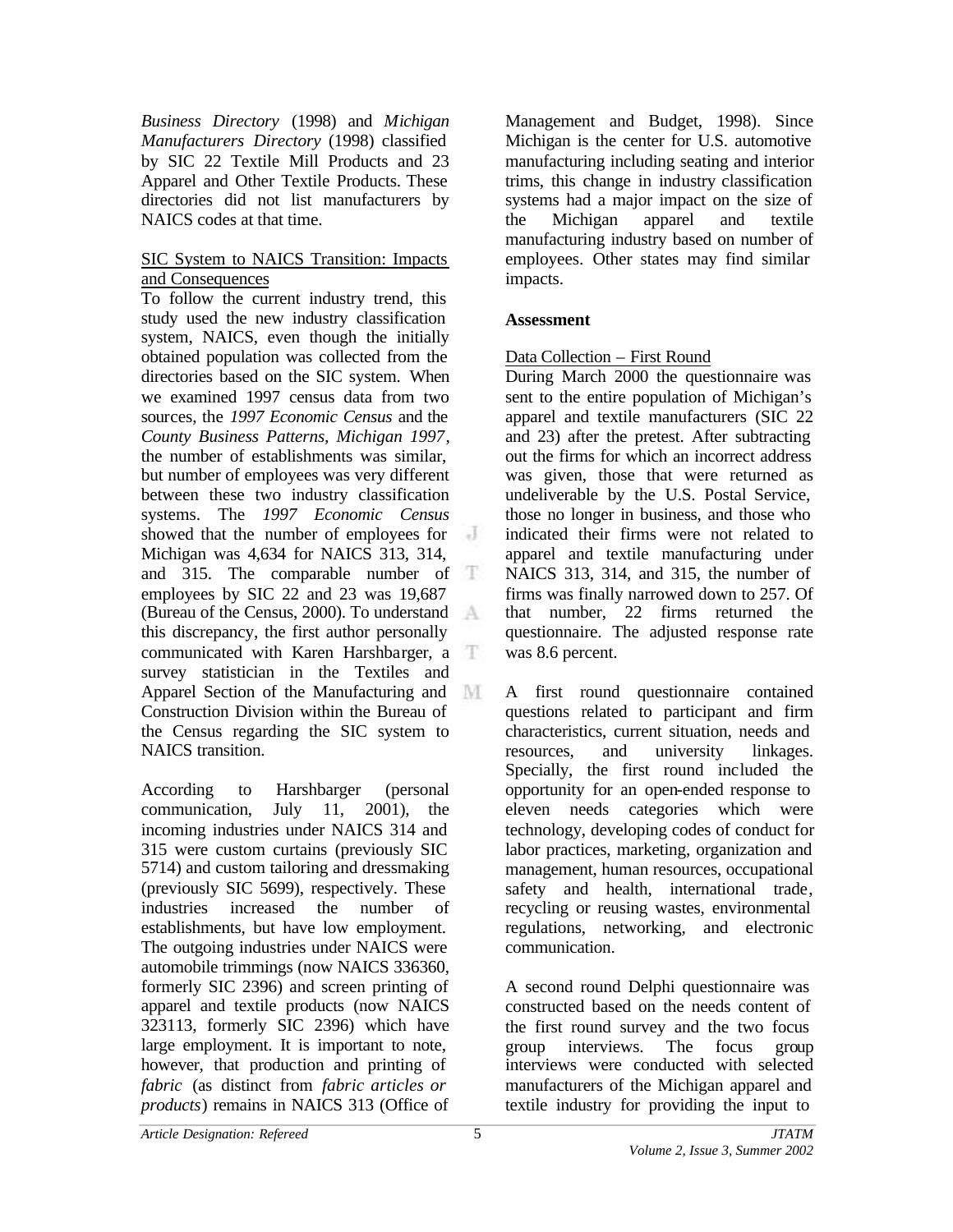conduct the needs assessment. Needs categories were collapsed from eleven to six and 30 specific needs statements were constructed, 4-6 statements per category. Categories included technology and communication, product development, environmental issues and sustainability, marketing and international trade, organization and management, and human resources. Five-point Likert-type scales were used for asking respondents to rate the importance of the needs categories and specific needs by circling the appropriate response: "1" - *no importance*, "2" - *little importance*, "3" - *some importance*, "4" *high importance*, "5" - *very high importance*, and "NA" - *not applicable to my company*. The pretest was sent to two specialists in apparel and textiles for review.

#### Data Collection – Second Round

Using the Delphi technique, the research team mailed this second survey to 257 Michigan apparel and textile manufacturers T in October 2000 in order to obtain consensus on the needs assessment. Twenty-four firms completed and returned the questionnaire  $(n_2=24)$ . Of these 24 firms, 9 had also T. responded to Round 1 survey  $(n_1=22)$  and 15 were new participants. For variables common to both Round 1 and 2 surveys, this permitted analysis of 37 different firms, i.e., 22 from Round 1 survey and the 15 nonduplicate respondents from Round 2 survey. The final number of firms contacted was 241. The adjusted response rate was 10 percent for Round 2 survey. The adjusted response rate for the R1 and R2 surveys (combined nonduplicates) was 15.4 percent.

#### Data Analysis Procedures

In this study, data analysis was primarily for descriptive purposes and for insights into relationships to be examined in future studies. Survey data were computeranalyzed using the Statistical Package for the Social Sciences (SPSS) version 10.0.

Open-ended responses for internal and external challenges and vision were analyzed qualitatively by identifying themes

as coding categories. Descriptive statistics were calculated for characterization variables, specific needs and other selected variables as appropriate. For size of firm, location of firm, and vision, comparison is made based on NAICS subsectors.

Finally, use of multiple methods helps to achieve reliability and validity. Data analysis using the *County Business Patterns, Michigan 1999* produced by the Bureau of the Census (2001) was conducted to more accurately characterize the industry than could be achieved with the nonduplicate 37 firms that responded to the first and second round surveys. To compare geographical location of the entire Michigan apparel and textile manufacturing firms from census data and the combined nonduplicate responding firms from R1 and R2 surveys, two Michigan maps were generated using MapViewer 1998 (see Figure 1 and Figure 2).

# **Outcomes**

Criteria for action were developed on the basis of examining the responses to the surveys and results of the data analysis, especially, the importance of the specific needs to responding firms. In addition, the review of literature and mission and resources of the land grant university served as guides.

# **Results and Discussion**

# Characteristics of the Industry

According to the *County Business Patterns, Michigan1999* (Bureau of the Census, 2001), for the entire Manufacturing sector (NAICS 31-33) in Michigan, the number of establishments was 15,790, the number of employees was 816,625, and annual payroll was 37.2 billion dollars. Based on the entire Michigan manufacturing industry, the apparel and textile industry accounts for 2.51 percent (N=396) of number of establishments, 0.64 percent (N=5,194) of number of employees, and 0.35 percent (\$130,985,000) of annual payroll. Therefore, one may conclude that the apparel and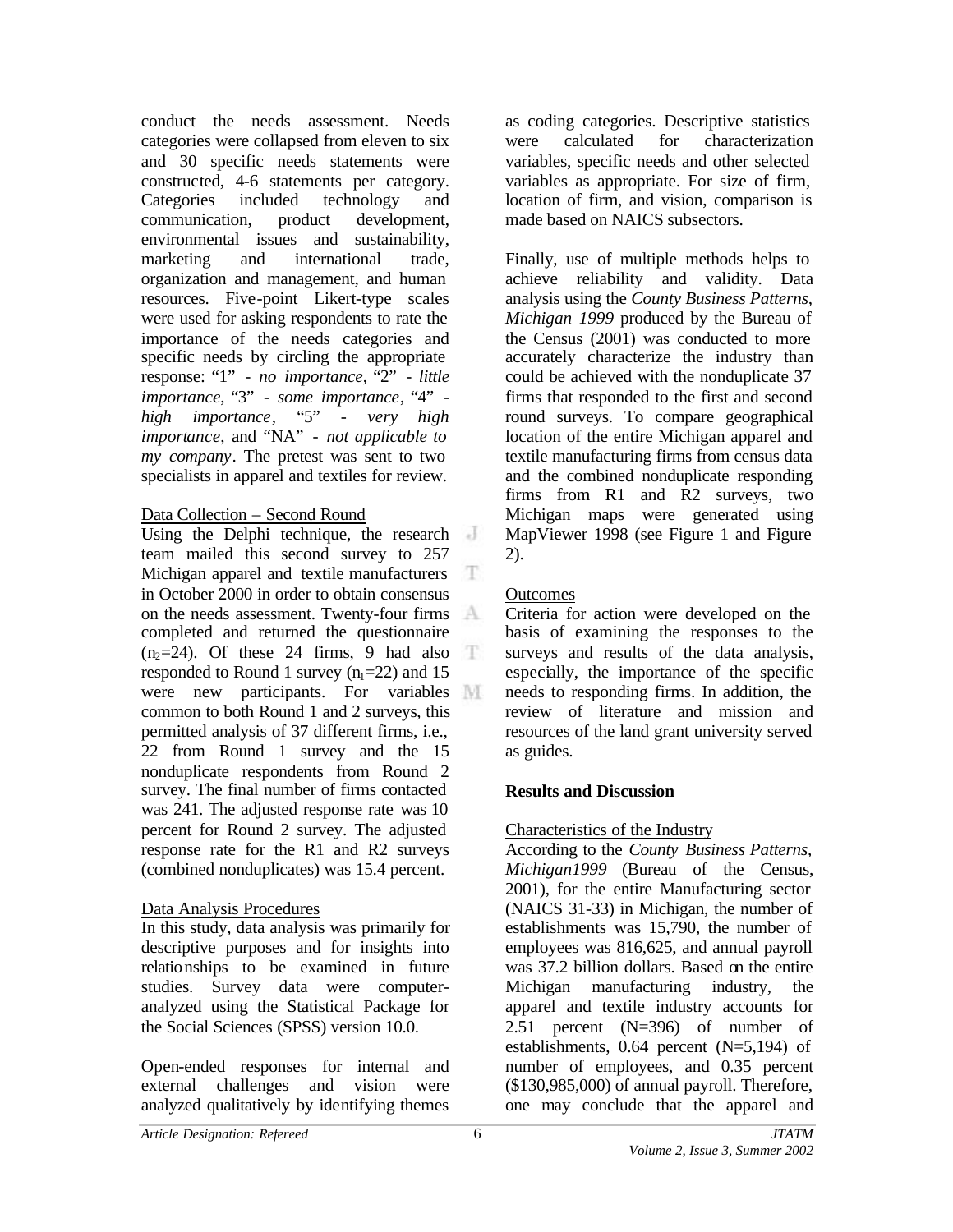textile manufacturing industry, classified by NAICS 313, 314, and 315, comprises merely a small portion of the entire Michigan manufacturing industry.

The largest segment of the Michigan apparel and textile industry is NAICS 314 Textile Product Mills ( $n=183$ ;  $n=2.577$ ), in terms of number of establishments and number of employees, respectively followed by NAICS 315 Apparel Manufacturing (n=158; n=1,592), and NAICS 313 Textile Mills  $(n=55; n=1,025)$ . However, in terms of annual payroll, Textile Product Mills has the largest (\$67,708,000), followed by Textile Mills (\$32,484,000), and Apparel Manufacturing (\$30,793,000) (Bureau of Census, 2001). Eighty-six percent of Michigan firms (341/396) had less than 20 employees. Across the three sectors many establishments were located in southern parts of Michigan with heavy concentration in Oakland, Macomb, Wayne, Kent, and Ottawa counties. However, there is considerable dispersion of establishments across the entire state of Michigan (see Figure 1).



Michigan (NM=393) for NAICS 313, 314, and 315 in 1999. Source. (Bureau of the Census, 2001).

Michigan (No=37) for NAICS 313, 314, and 315 in 2000.

Of those firms responding to the surveys of this study  $(n<sub>C</sub>=37)$ , the largest portion, fiftyseven percent of firms (n=21), are within the Textile Product Mills subsector (NAICS 314). Eighty-six percent of the responding firms were located in urban areas in the southern region of Michigan, especially in the southeast (i.e., Macomb, Oakland, Genesee, and Wayne counties). The size of the typical firm was small, with 62 percent of these firms having less than 20 employees. The Michigan apparel and textile manufacturers surveyed produced a

wide variety of products, ranging from pet beds to automotive fabrics.

#### Visions for the Future and Internal/External **Challenges**

The vision for the future of the manufacturers ranged from growth to uncertainty in this industry. They were facing various internal and external challenges. Several specific challenges were related to (a) product development, pricing of products, advertising and promotional strategies, identification of target markets; (b) training of employees, wages, labor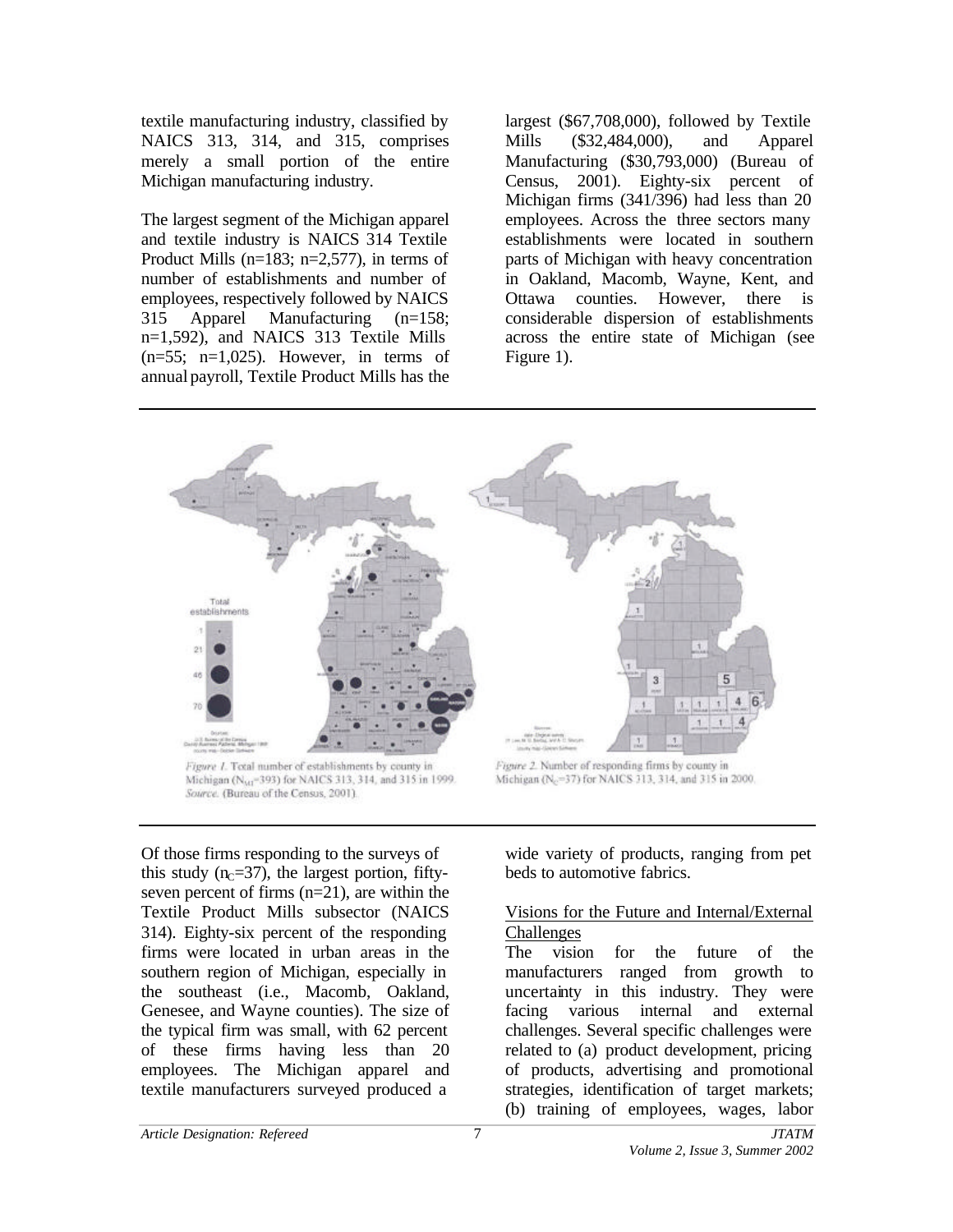supply and productivity; (c) new equipment and machinery, maintenance of equipment, organization of production facilities, computer use; and (d) taxes.

Needs Categories and Specific Needs

With respect to the main needs categories, the grand mean scores of rated importance in decreasing order were (a) product development, (b) organization and management, (c) technology and communication, (d) marketing and international trade, (e) human resources, and (f) environmental issues and sustainability. Table 1 shows a summary of six main needs categories including number of respondents  $(n<sub>2</sub>)$ , grand mean score, standard deviation, and minimum and maximum mean score of the specific needs included within the main needs categories.

A unique feature of this study was the identification of specific needs within each main needs category. Manufacturers have Æ. many different specific needs facing their firms. The most important specific need of the Michigan apparel and textile firms in each main category above, respectively, was to: (a) locate sources of consistent quality textile inputs, (b) optimize functional roles M in a small firm, (c) keep current with new developments in technology and communication, (d) find new domestic markets, (e) attract and train qualified workers, and (f) improve safe working environments. Table 2 shows the highest two important specific needs under each six main needs category.

Table 1. Descriptive Statistics: Summary of Six Main Needs Categories

| Cate-<br>gorie<br>S | n <sub>2</sub> | Grand<br>mean | SD    | Min.<br>mean | Max.<br>mean |
|---------------------|----------------|---------------|-------|--------------|--------------|
| P <sub>D</sub>      | 22             | 3.74          | .699  | 2.67         | 5.00         |
| <b>OM</b>           | 21             | 3.38          | .823  | 1.50         | 4.75         |
| <b>TC</b>           | 21             | 3.36          | .708  | 2.33         | 5.00         |
| MI                  | 19             | 3.29          | 1.039 | 1.00         | 5.00         |
| <b>HR</b>           | 21             | 3.11          | .615  | 2.00         | 4.75         |
| ES                  | 20             | 3.04          | .880  | 1.50         | 4.50         |

Note. The possible mean range is "1" for *no importance* to "5" for *very high importance*. Maximum  $n_2$  = 24. PD (product development); OM (organization and management); TC (technology and communication); MI (marketing and international trade); HR (human resources); ES (environmental issues and sustainability). Min./max. mean  $=$ minimum/maximum mean score of the specific needs within each main needs category.

#### Usage of Electronic Technologies, Information Resources, and University Linkages

 Firms were asked to indicate the use of technology in terms of *currently use*, *don't use but plan to use*, and *not applicable to the business*. E-mail was most frequently used, followed by computerized inventory tracking, computer web site, CAD (computer-aided design), EDI (electronic data interchange), automated cutting equipment, CAM (computer-aided manufacturing), E-commerce, and robotics.

#### Table 2. Two Most Important Specific Needs within Main Needs Categories

Main needs category/specific needs (Mean)

PD Locate sources of consistent quality textile inputs (4.15) Match product uniqueness with appropriate target markets (4.04) O Optimize functional roles in a small

M firm (4.00) Organize and train effective teams  $(3.67)$ 

- TC Keep abreast of new developments in the industry (4.05) Develop a web site to promote our company and products (3.38)
- MI Extend product sales into new domestic markets (4.05) Increase export sales (3.32)
- HR Attract and train qualified workers (3.96)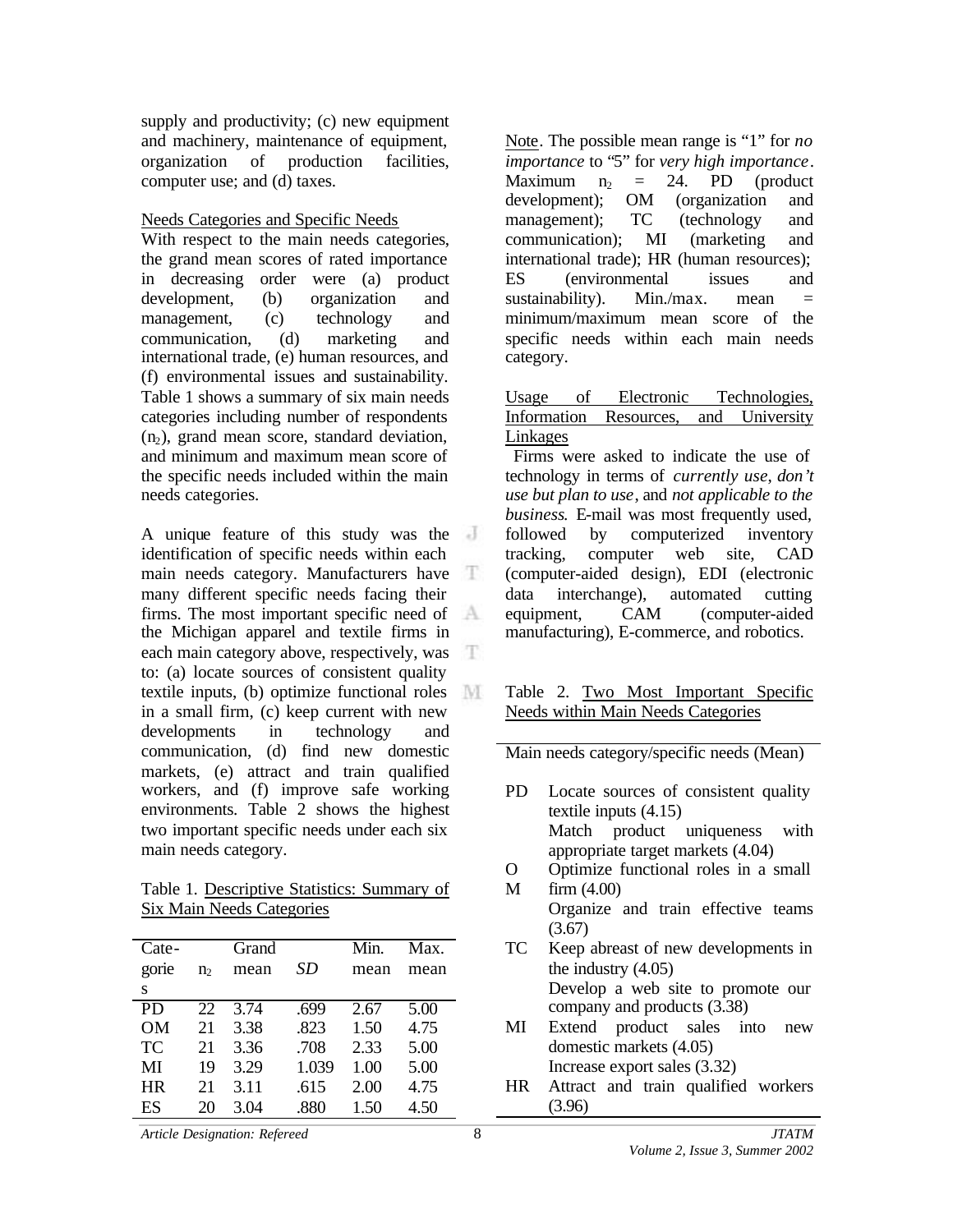Acquire information about current government regulations with respect to labor practices (3.27)

ES Develop improved safety training programs for workers (3.32) Increase innovation in product development to use recycled materials  $(3.25)$ 

Note. The possible mean range is "1" for *no importance* to "5" for *very high importance*.

With respect to using technology, the firms who were not currently using a computer web site or E-commerce were planning to use them in the future. As a group, they were not very familiar with new online sources related to the industry. It is safe to say that the use of electronic technology is only in its initial stage today but shows potential as a growing trend for future use in the Michigan apparel and textile industry. In the future, successful firms may have more exposure to information and greater access T to resources for investment in new technology and information; on the other hand, smaller firms may find new A technology and information too expensive or perhaps they will have a difficult time  $\mathbb T$ keeping abreast of new technology and M information or their benefits.

 In this current situation, Michigan universities may be able to offer new industry information to the Michigan apparel and textile manufacturers who have limited resources. This would help smallsize firms in Michigan remain competitive.

## **Implications and Recommendations**

The findings of this study have implications for apparel and textile manufacturers, academicians, and university students. Currently, Michigan apparel and textile manufacturers face several challenges and needs that require specific strategies to address them. Based on the responses from the manufacturers surveyed, a specific targeted approach in terms of scale of firms and products may be needed to assist the apparel and textile manufacturers in Michigan. An assistance program has little

impact if there are no interested firms to assist. It was found by the low response rate to this study that the firms in this sector do not readily seek out and participate in assistance programs, even though they may have the needs for such services and may receive incentives for participation.

To assist the manufacturers, government– industry–firm should interact with one another. The university may be an appropriate bridge to interconnect each subsector as well as link Textile Mills, Textile Product Mills, and Apparel Manufacturing together in the hope of stimulating the Michigan apparel and textile industry. Providing information from the universities could be important to growth in economic activity, and new information technology should provide manufacturers with a specifically competitive advantage.

The important and feasible criteria for the identification of strategies that Michigan universities can employ to help firms succeed and remain competitive are to: (a) address top most specific needs of each main needs category, (b) adopt a specific targeted approach, (c) take leadership in knowledge management and transfer, and (d) engage in mutually beneficial activities. These criteria for action are based on the results of the needs assessment survey and the mission of a land grant university, i.e., teaching, research, and service.

Through these activities, students would have the opportunity to develop working relationships with industry leaders, gain experience with and form a realistic view of industry, and enter mentoring relationships. Faculty would also have the opportunity to interact with industry people and see the current industry situation. Such activities are ongoing and must change over time after an evaluative process. Input from manufacturers will also continue to be important as plans are developed and implemented.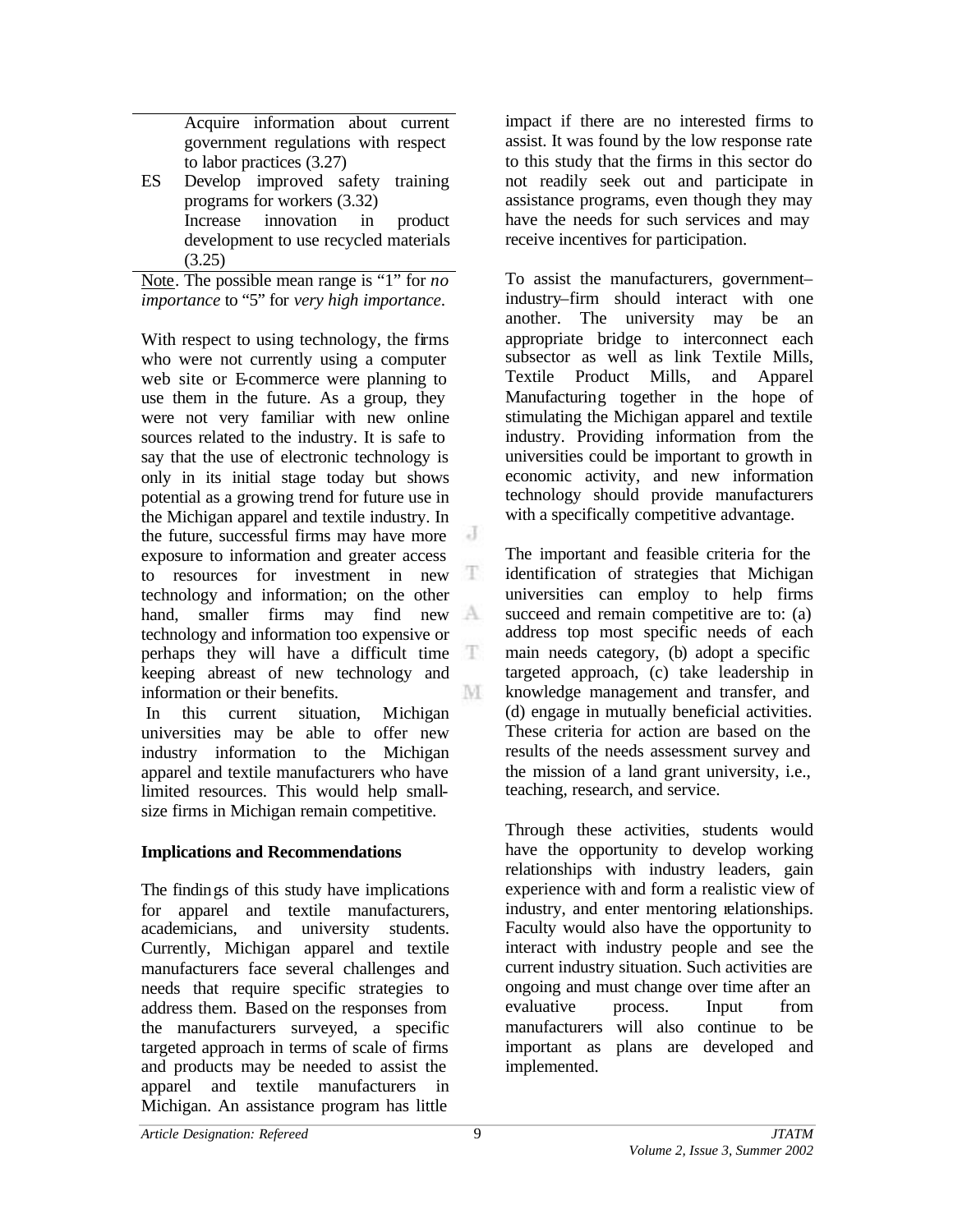Through the variety of research questions and data analyses, several improvements and methodological considerations, and recommendations for future studies in this area are suggested as follows: (1) an initial personal contact before sending a survey is suggested when future researchers do this kind of research. This may increase response rate; (2) the case study approach may be another way to understand in more depth specific characteristics of the apparel and textile manufacturers and their perceived needs; (3) since the transition from the SIC system to NAICS had such a great impact on the characterization of the apparel and textile industry in Michigan, further research with the NAICS is needed to understand impacts and consequences of this transition for the apparel and textile manufacturing industry in Canada, the U.S., and Mexico in terms of incoming and outgoing industries; (4) a comprehensive picture of the production of a variety of textile products, such as automotive seating and interior trim T and upholstered furniture, requires research inclusive of other NAICS subsectors in addition to 313, 314, and 315; and (5) identification of specific needs was unique Ŧ to this research. A similar approach should be extended to other states to determine the extent of variation and importance of specific needs. These efforts can contribute to the survival and growth of apparel and textile manufacturing firms in today's competitive environment if appropriate bridging strategies are used by the university.

#### **Selected References**

Altschuld, J. W., & Witkin, B. R. (2000). *From needs assessment to action: Transforming needs into solution strategies*. Thousand Oaks, CA: Sage Publications, Inc. The AMTEX Partnership. (1997a). *AMTEX R&D Agenda*. Richland, WA: Pacific Northwest Laboratory, U.S. Department of Energy Battelle Memorial Institute.

The AMTEX Partnership. (1997b). *Demand Activated Manufacturing Architecture*

*Project. The AMTEX Partnership*. Retrieved January 10, 2001, from World-Wide-Web: http://amtex.sandia.gov/

Anderson, L. J., Warfield, C. L., & Barry, M. E. (1987). A unique marriage: Extension helping a troubled industry. *Journal of Extension, 25*, 8-10.

Dickerson, K. G. (1999). *Textiles and apparel in the global economy*. Upper Saddle River, NJ: Prentice-Hall, Inc.

Dickerson, K. G., Dalecki, M., & Meyer, M. (1991). A state apparel industry needs assessment: Special concerns for rural economies. *Clothing and Textiles Research Journal, 9*, 37-44.

MapViewer 1998 [Computer software]. (1998). Golden, CO: Golden Software, Inc.

Mason, M. M. (1968). *A survey of the present status of the Michigan apparel industry*. Unpublished master's thesis, Michigan State University, East Lansing.

McDowell, J. E., & Hester, S. B. (1986). Assisting small apparel and textile manufacturers in New York State: The potential for university-based programs. *Clothing and Textiles Research Journal, 5*, 42-46.

Office of Management and Budget. (1998). *North American Industry Classification System: United States, 1997*. Lanham, MD: Bernan Press.

U.S. Bureau of the Census. (2001, May). *County business patterns, Michigan 1999*. Washington, DC: GPO. Retrieved July 13, 2001, from World-Wide-Web: http://tier2.census.gov/cbp\_naics/index.html

U.S. Bureau of the Census, U.S. Department of Commerce, Economics & Statistics Administration. (1999). *County business patterns, Michigan 1997*. Washington, DC: GPO.